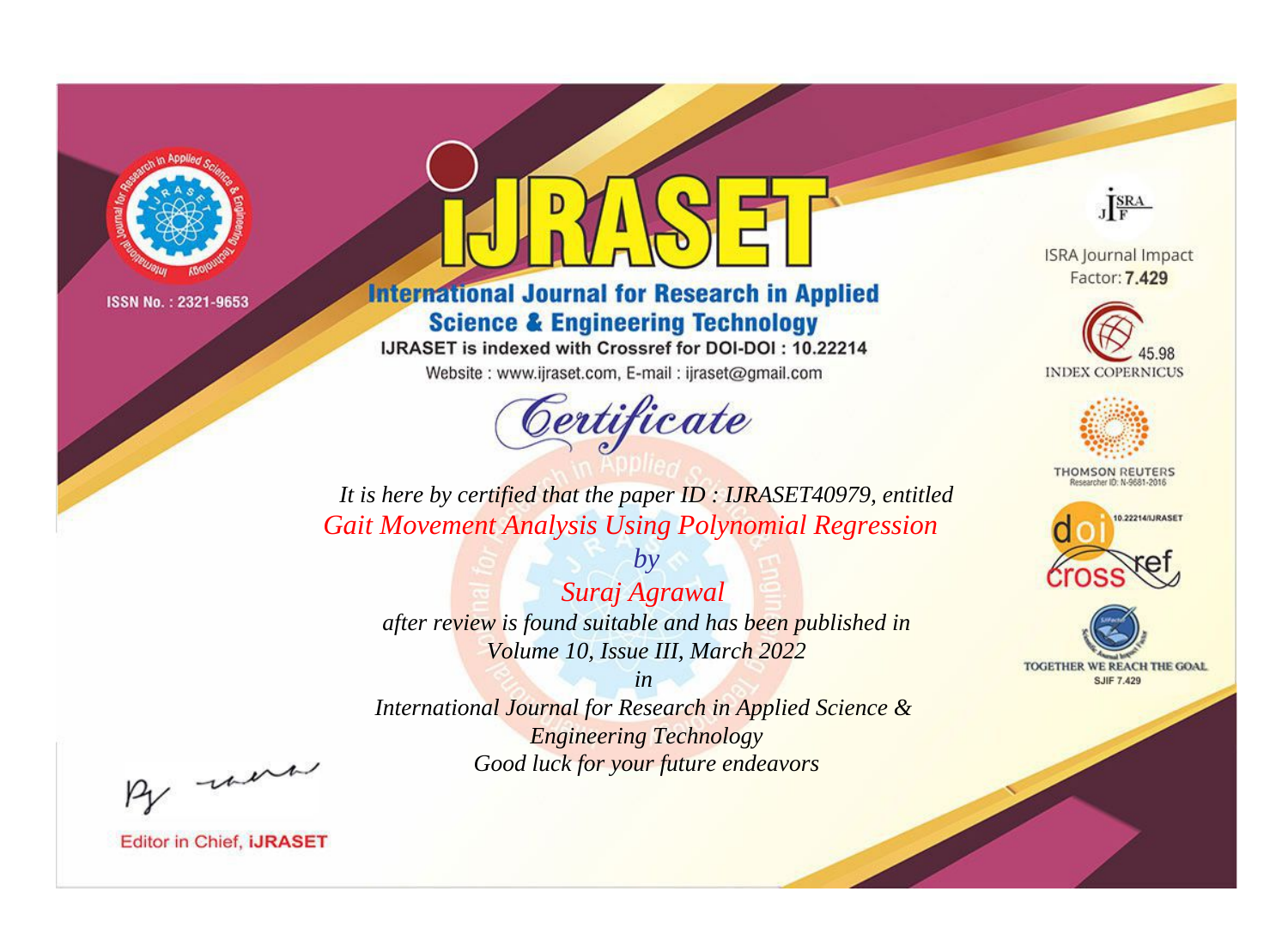

# **International Journal for Research in Applied Science & Engineering Technology**

IJRASET is indexed with Crossref for DOI-DOI: 10.22214

Website: www.ijraset.com, E-mail: ijraset@gmail.com



JERA

**ISRA Journal Impact** Factor: 7.429





**THOMSON REUTERS** 



TOGETHER WE REACH THE GOAL **SJIF 7.429** 

*It is here by certified that the paper ID : IJRASET40979, entitled Gait Movement Analysis Using Polynomial Regression*

*Rahul Yadala after review is found suitable and has been published in Volume 10, Issue III, March 2022*

*by*

*in* 

*International Journal for Research in Applied Science & Engineering Technology Good luck for your future endeavors*

By morn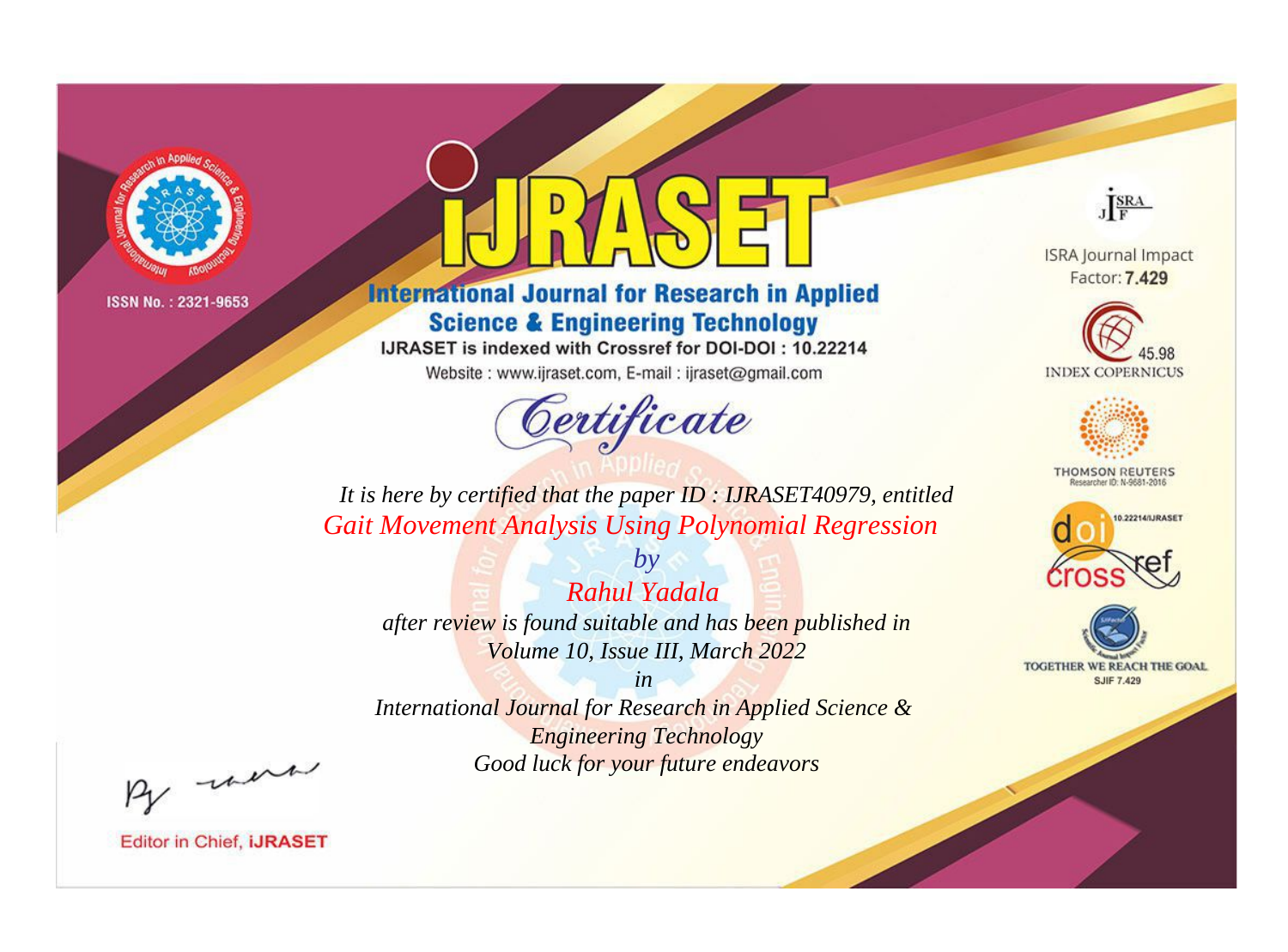

# **International Journal for Research in Applied Science & Engineering Technology**

IJRASET is indexed with Crossref for DOI-DOI: 10.22214

Website: www.ijraset.com, E-mail: ijraset@gmail.com



JERA

**ISRA Journal Impact** Factor: 7.429





**THOMSON REUTERS** 



TOGETHER WE REACH THE GOAL **SJIF 7.429** 

*It is here by certified that the paper ID : IJRASET40979, entitled Gait Movement Analysis Using Polynomial Regression*

*by Piyush Goyal after review is found suitable and has been published in Volume 10, Issue III, March 2022*

*in* 

*International Journal for Research in Applied Science & Engineering Technology Good luck for your future endeavors*

By morn